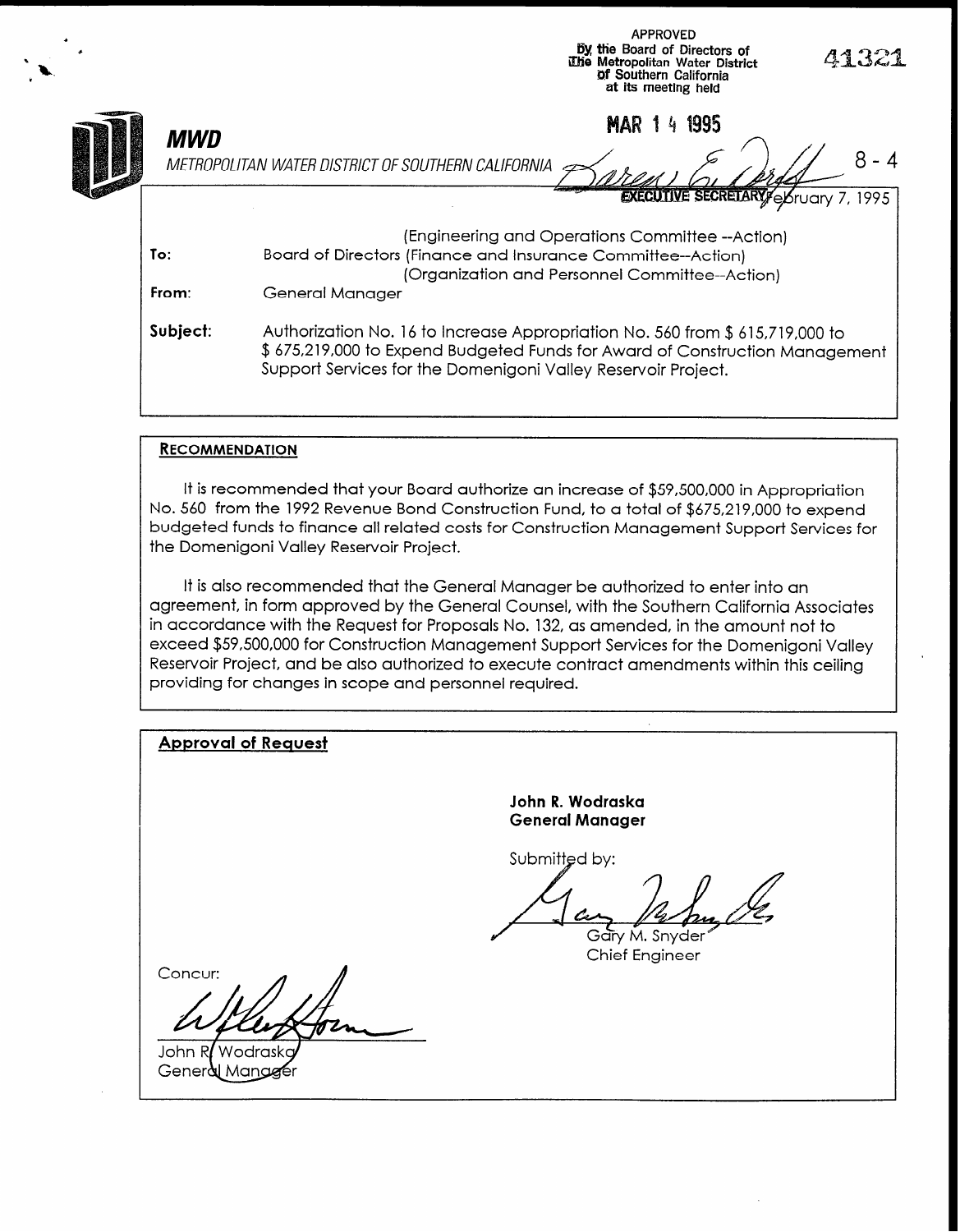'

#### BRIEF DESCRIPTION

Request for Proposals( RFP) No. 132 solicited proposals for Construction Management Support Services for the Domenigoni Valley Reservoir Project(DVRP) construction phase. Responses were received from five groups of companies representing, collectively, a significant cross-section of the major engineering/management/construction organizations in the country.

Minority-Owned Business Enterprise(MBE)and Women-Owned Business Enterprise(WBE) participation goals were established at 19% and 6% respectively. All respondents exceeded the goals.

Each Proposer responded according to its evaluation of the total effort that would be required to manage multiple contracts required through completion of the reservoir project. Metropolitan also requested cost information from the proposers based on an identified level of Metropolitan construction management participation. The costs ranged from approximately \$43 to \$76 million, plus the cost of optional services identified in the RFP. The recommended proposer to perform these services is Southern California Associates (SCA), a Joint Venture of Harza Engineering of California and The Parsons Corporation. Attachment B presents an Evaluation Summary leading to this recommendation. Because the number of consultant personnel required will be dependent upon the construction schedules of several independent contractors, Metropolitan will maintain responsibility regarding approval and the assignment of personnel. Optional services will include but not limited to providing: furniture and office supplies, computer hardware and software, inspection vehicles, materials testing and lab equipment, communications equipment, survey equipment, youth training programs, and supplemental outreach services.

A \$59,500,000 increase in Appropriation No. 560 is required to finance all remaining costs of Construction Management Support Services (see Attachment A).

|   | <b>CONTRACT TYPE</b>                                                           |        | <b>FUNDING</b>                                                                       | <b>TYPE OF COMPETITION</b>    |
|---|--------------------------------------------------------------------------------|--------|--------------------------------------------------------------------------------------|-------------------------------|
| М | <b>NEW</b><br>Amended                                                          | ☑      | CAPITAL - APPROPRIATION INCREASE<br>$O$ & M                                          | <b>LA COMPETITIVE BIDDING</b> |
| М | <b>CONTRACT FORM</b><br>LEASE.<br><b>PROFESSIONAL SERVICES</b><br>CONSTRUCTION | ☑<br>□ | <b>BUDGET STATUS</b><br>FY 94/95 AMT \$169,231,200<br>Out-Year Amt<br>NON-BUDGET AMT | М<br>NEGOTIATED CONTRACT      |

#### PURPOSE/BACKGROUND

Metropolitan does not have sufficient in-house personnel to staff all construction inspection and contract administration. Accordingly, we propose to supplement our staff with experienced consultant personnel, rather than hiring and training the large number of required personnel.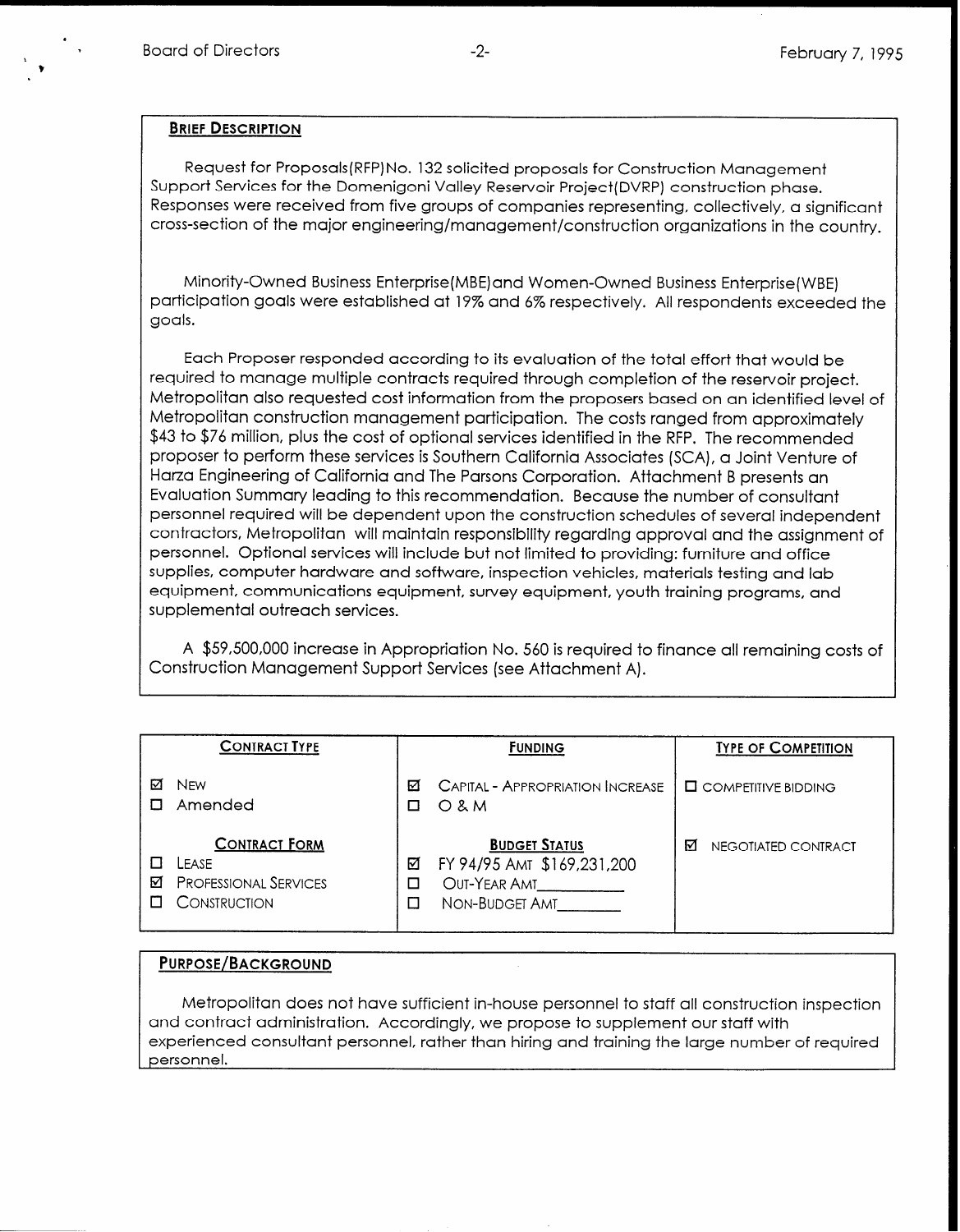#### CONT.

The administration/inspection group for DVRP will be a melded staff, under the direction of a Metropolitan Construction Manager. Other Metropolitan personnel will be placed throughout the group, and will make up most of the top staff positions. The intent is to insure that Metropolitan's standards of quality are incorporated into the work, and that the approach to the administration of the various contracts is consistent with Metropolitan practice.

#### ACTIONS & MILESTONE

Mobilization should start in April 1995. The contract completion is anticipated for January 2000.

#### MBE/WBE

The RFP, as amended, established certified MBE and WBE participation goals of 19 percent MBE and 6 percent WBE. SCA has committed to achieve 20.5 percent certified MBE participation and 9.5 percent certified WBE participation. The MBE and WBE subcontractors are listed in Attachment C.

#### CEQA COMPLIANCE / ENVIRONMENTAL DOCUMENTATION

All California Environmental Quality Act (CEQA) requirements have been satisfied for the proposed action. In October 1991, your board certified the Final Environmental Impact Report for DVRP. This action satisfied the provisions of CEQA, and no further environmental documentation or reviews are necessary for your Board to take action on this recommendation.

| <b>RFP STATISTICS</b>                                                                                                                                                                                                                                                | <b>EVALUATION CRITERIA:</b> (see Attachment B)                                                                      |  |  |
|----------------------------------------------------------------------------------------------------------------------------------------------------------------------------------------------------------------------------------------------------------------------|---------------------------------------------------------------------------------------------------------------------|--|--|
| 152 FIRMS REQUESTED RFP<br>5 FIRMS SUBMITTED PROPOSALS<br>5 FIRMS WERE SHORT LISTED                                                                                                                                                                                  | <b>CONTRACTUAL DETAILS</b>                                                                                          |  |  |
| <b>CURRENT CONTRACTS WITH CONSULTANT</b><br><b>TOTAL NUMBER:</b><br><b>HARZA ENGINEERING</b><br>PARSONS CORPORATION 2*                                                                                                                                               | 何<br><b>ANTICIPATED DURATION: APPROX. 5 YEARS</b><br><b>HOURLY RATES</b><br><b>PREVAILING WAGE RATES WILL APPLY</b> |  |  |
| TOTAL COMBINED MAXIMUM FEES AMOUNTS:<br>HARZA ENGINEERING<br>- \$0<br>PARSONS CORPORATION \$11,850,000*<br>$^{\ast}$ The March board meeting will also consider<br>AUTHORIZING AWARD OF AGREEMENT FOR THE OXIDATION<br>RETROFIT PROGRAM TO RALPH M. PARSONS COMPANY. |                                                                                                                     |  |  |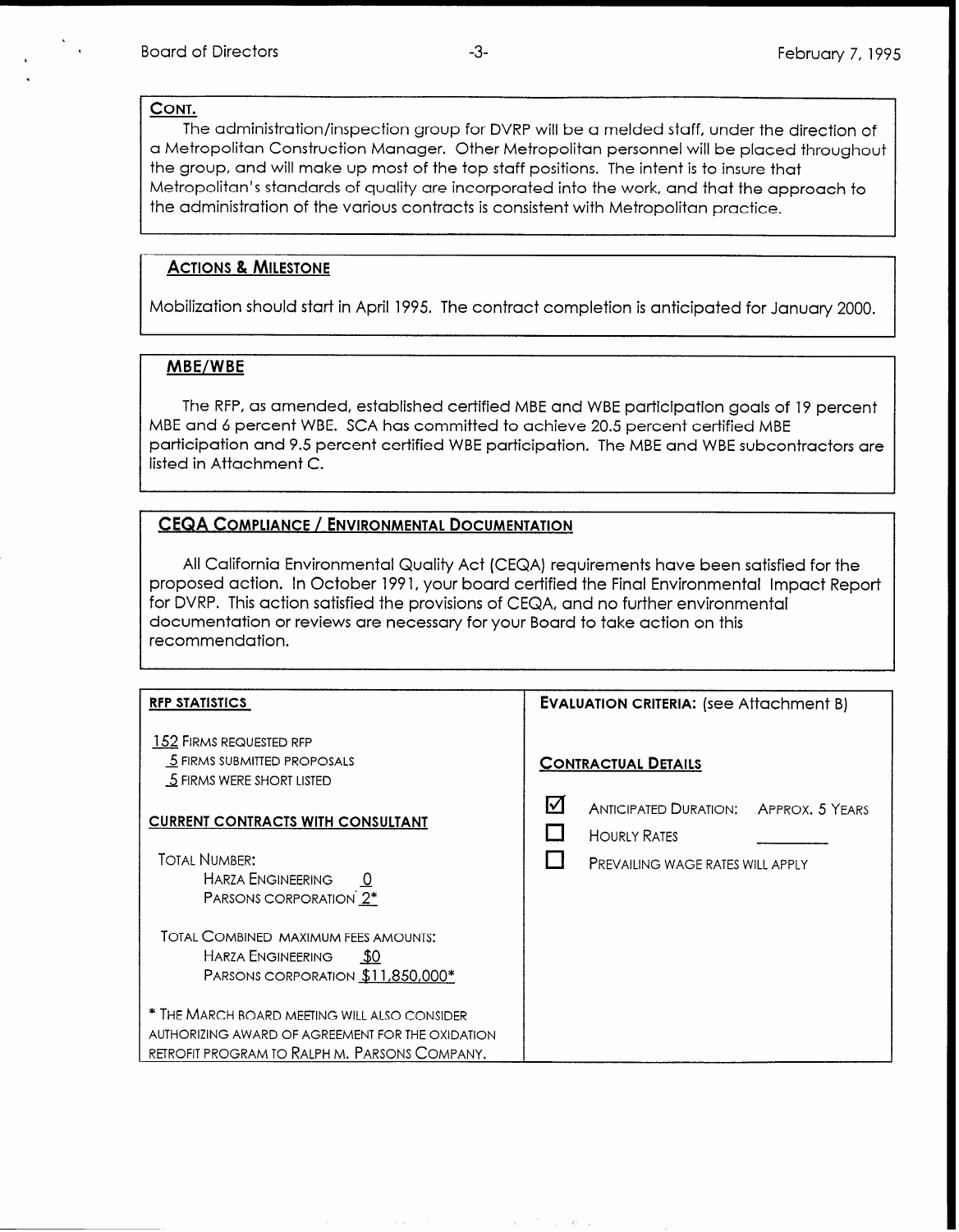## 41321

#### Attachment A

#### FISCAL STATEMENT Domenigoni Valley Reservoir and Related Facilities (Program No.5-5600-11)

#### Project Summary:

## Total Project

|              | <b>Current Budget</b> | <b>Total Appropriation</b> |
|--------------|-----------------------|----------------------------|
| Planning     | 15,000,000            | 15,000,000                 |
| Land*        | 334,000,000           | 334,000,000                |
| Mitigation*  | 32,681,000            | 32,681,000                 |
| Design       | 120,450,000           | 120,450,000                |
| Construction | 1,300,936,000         | 157,736,995                |
| Recreation   | 33,000,000            | 0                          |
| Contingency  | 136,033,000           | 15,351,005                 |
| TOTAL        | \$1,972,100,000       | \$675,219,000              |

\* Real estate costs include \$28.3 million for land purchases at the Santa Rosa Plateau and Shipley Reserve which when added to non-real estate minimum conductors on the same was a faced and simpley reserve which

The total cost breakdowns for Revision Nos. 15 and 16 to Appropriation No, 560 are shown below:

|                                                                | <b>REVISIONS NO. 15</b> | <b>AUTHORIZATION NO. 16</b> |
|----------------------------------------------------------------|-------------------------|-----------------------------|
|                                                                |                         |                             |
| Construction                                                   | 97.983.812              | 97,983,812                  |
| Labor:                                                         |                         |                             |
| Preliminary Engineering, Final<br>Engineering, and Preparation |                         |                             |
| of Specifications                                              | 26,878,741              | 26,878,741                  |
| Post Design                                                    | 858,012                 | 858,012                     |
| Contract Administration                                        |                         |                             |
| Inspection and Survey                                          | 6,400,000               | 6,400,000                   |
|                                                                |                         |                             |
| Labor Subtotal                                                 | 34,136,753              | 34, 136, 753                |
| <b>Materials and Supplies</b>                                  | 1,337,595               | 1,337,595                   |
| Right of Way Acquisition                                       | 303,500,000             | 303,500,000                 |
| Incidental Expenses                                            | 14,761,652              | 14,761,652                  |
| <b>Professional Services</b>                                   | 140,925,298             | 193,925,298                 |
| <b>Operating Equipment Use</b>                                 | 1,483,501               | 1,483,501                   |
| Administrative Overhead                                        | 16,359,705              | 16,359,705                  |
| Contingencies                                                  | 8,851,005               | 15,351,005                  |
| Reimbursable from Agencies                                     | $-3,620,321$            | $-3,620,321$                |
| <b>TOTAL</b>                                                   | \$615,719,000           | \$675,219,000               |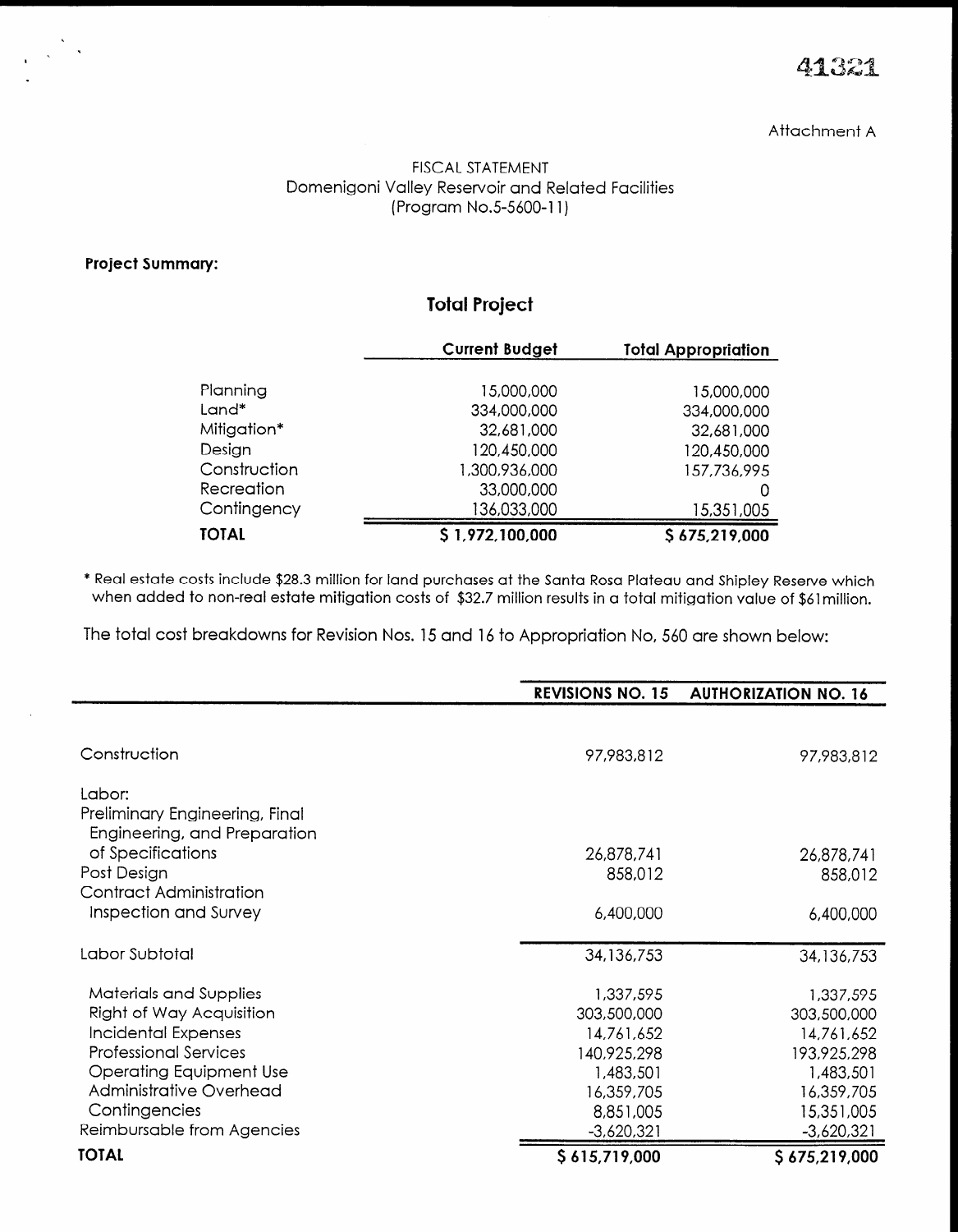Fiscal Statement Attachment A (Program No. 5-5600-l 1)

### Estimated Funds Required:

| <b>REVISION</b>       | <b>DATE</b>        | <b>AMOUNT</b>   |
|-----------------------|--------------------|-----------------|
|                       |                    |                 |
| Initial               | June 27, 1988      | 8,300,000       |
| Revision No.1         | November 1, 1989   | 5,000,000       |
| Revision No.2         | May 2, 1989        | 45,000,000      |
| Revision No.3         | November 27, 1990  | 20,000,000      |
| Revision No.4         | February 19, 1991  | 15,600,000      |
| Revision No.5         | March 26, 1991     | 12,000,000      |
| <b>Revision No.6</b>  | September 24, 1991 | 189,100,000     |
| Revision No.7         | January 22, 1993   | 12,300,000      |
| Revision No.8         | September 17, 1993 | 112,000,000     |
| <b>Revision No.9</b>  | October 21, 1993   | 1,670,000       |
| Revision No.10        | June 28, 1994      | 987,000         |
| Revision No.11        | July 18, 1994      | 952,000         |
| <b>Revision No.12</b> | July 25, 1994      | 19,621,000      |
| Revision No.13        | November 29, 1994  | 94,100,000      |
| Revision No.14        | December 23, 1994  | 56,758,000      |
| Revision No.15        | December 23, 1994  | 22,331,000      |
| Authorization No.16   | February 7, 1995   | 59,500,000      |
| Remaining             |                    | 1,296,881,000   |
| <b>TOTAL</b>          |                    | \$1,972,100,000 |

#### Source of Funds:

1992 Revenue Bond Construction Fund

#### Class One:

Projects directly related to delivery of water.

## Projected Expenditures of Funds:

| Through | Fiscal Year 1992/93          | \$251,800,000   |
|---------|------------------------------|-----------------|
|         | Fiscal Year 1993/94          | \$109,570,000   |
|         | Fiscal Year 1994/95          | \$148,974,000   |
|         | Fiscal Year 1995/96          | \$411,534,800   |
|         | Fiscal Year 1996/97          | \$429,510,700   |
|         | Fiscal Year 1997/98          | \$399,296,600   |
|         | Fiscal Year 1998/99          | \$203,538,500   |
|         | <b>Fiscal Year 1999/2000</b> | \$17,875,400    |
|         |                              |                 |
|         |                              | \$1,972,100,000 |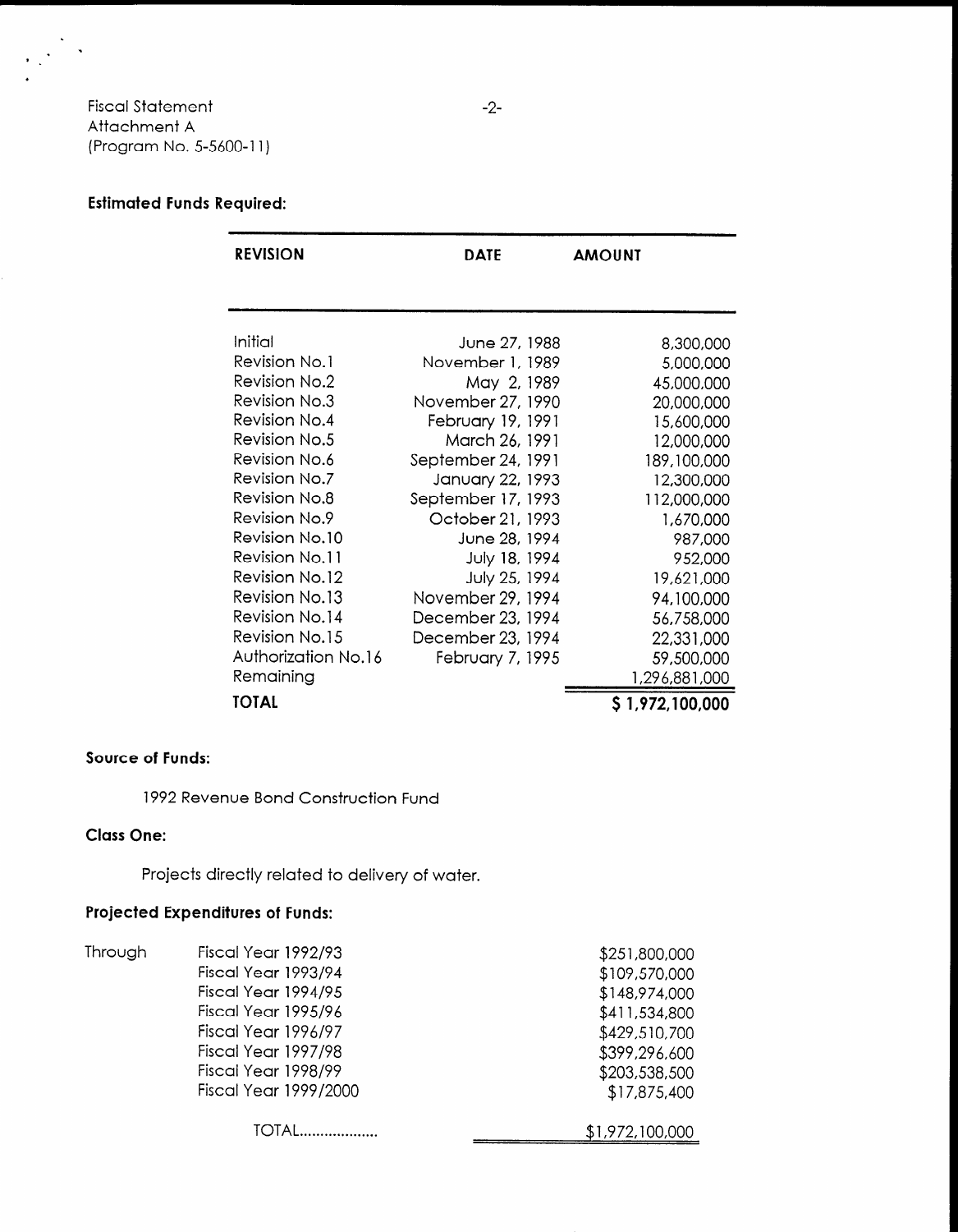## Evaluation Summary for RFP No. 132 Construction Management Support Domenigoni Valley Reservoir Project

Date: February 9, 1995 - **Average Billing** No. of MBENVBE Total  $1,2$ Total Cost Rate<sup>5</sup> Total Staff in  $(5 \text{ pts}) +$ **Management Plan** Firm's Expertise cost **Team's Skills** Hours<sup>6</sup>  $$1000$ <sup>9</sup> So. Calif. (105 pts) \$/Hr (10 pts) Firm  $(25 \text{ pts})$   $(35 \text{ pts})$ (5 bonus pts) (25 pts) Ran king 4000 94 10 10 22 10 10 94 1 \$46,067 56 819,000 SCA | 22 | 30 88 10 88 2 \$60,554 73 827,196 23 | 6 | 10 | 88 | 2 | \$60,554 13 | 821,196 | 2300 A 1 20 1 29 5 10 |  $82 \parallel 3 \parallel \frac{1}{100,091^3}$  67 |  $901,321$ 20  $5<sup>5</sup>$ B 20 20 27 4 | 10 | 82 | 4 | \$76,167<sup>3</sup> | 68 | 1,115,469<sup>7</sup> 1600 18 C 23 27 --  $7 \t 8 \t 80 \t 30 \t 5 \t $43,021^4$  65 663,698<sup>8</sup> D 21 26 18 2000 -

Note: 1. 105 points possible, including 5 bonus points for added MBE/WBE participation.

2. Represents the average score of six member interview panel.

3. Proposed cost does not Include escalation.

4. Assumes CPllyear stays below 2% in the next 5 years.

5. Proposer did not provide this information.

6. MWD estimate of man-hours was 850,000.

7. Number of man-hours proposed is substantially greater than MWD estimate.

8. Number of man-hours proposed is substantially less than MWD estimate.

9. Does not include optional items.

41.341

Attachment B